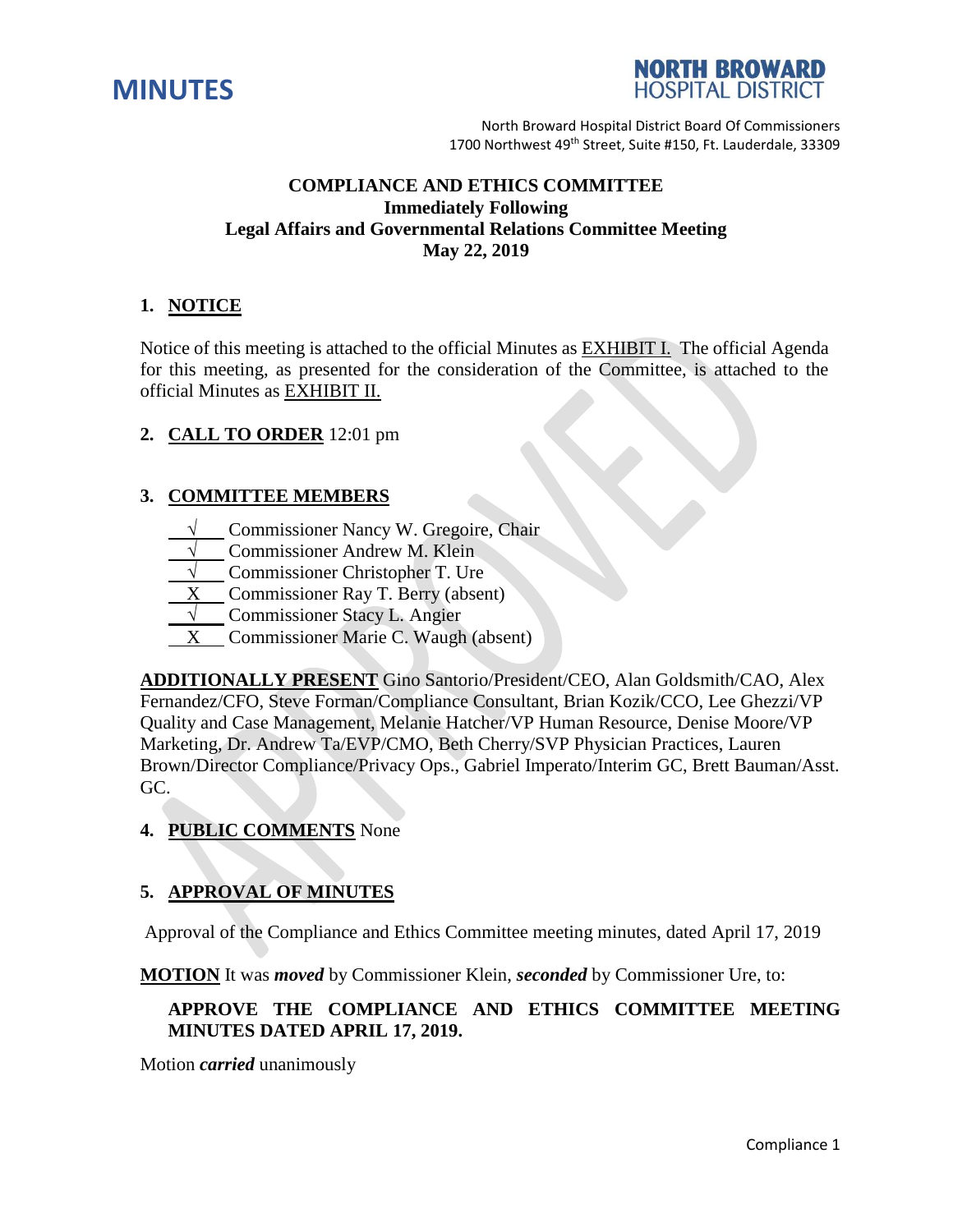



#### **6. TOPIC OF DISCUSSION**

6.1. Chief Compliance Officer Report – Brian Kozik

6.1.1. Report from the Executive Compliance Group

Mr. Kozik gave an update on activities that had taken place within the compliance department since he last reported on April 17<sup>th</sup>.

6.1.1.1. CIA Status – Brian Kozik

Mr. Kozik reported on the positive interaction that took place at a meeting in Washington, DC, between the Executive Management Team, Chairman Klein, Monitor Laura Ellis and her supervisors.

Mr. Kozik reported on a conference call that he and Mr. Imperato had with the Monitor the prior week related to Grants, Applications, Managed Care, and GPO's that were identified as focused arrangements and were not.

Prior to submitting written responses to the third supplement to the second annual report second supplement, Mr. Kozik and Mr. Santorio had a conference call with Ms. Ellis to discuss the response in more detail.

Prior to Mr. Kozik's tenure, a 92.4% documentation error rate was reported to the Monitor related to a sleep study. The documentation did not support the medical necessity for the test, which resulted in a \$35k pay back. An additional audit of 100+ claims is pending, which could result in additional fees.

Now that an effective compliance program was put in place and permanent additions to the executive staff were made, Mr. Kozik shared that he did not foresee any issues in the Board certifying the end of the year report.

**Note**: Mr. Kozik modified the order of Subgroup Reports.

6.1.1.7. Risk Assessment, Auditing and Monitoring – Alex Fernandez

Mr. Fernandez reported that the compliance risk assessment line item report was merged with internal audit's risk assessment report. A comprehensive comparison was made between the two so that duplicates could be omitted and items that should not have been included be removed. The list was also compared to the OIG Work Plan to ensure all required items were included on the list. Risk assessment training will be available for all employees that are responsible for their department's assessments.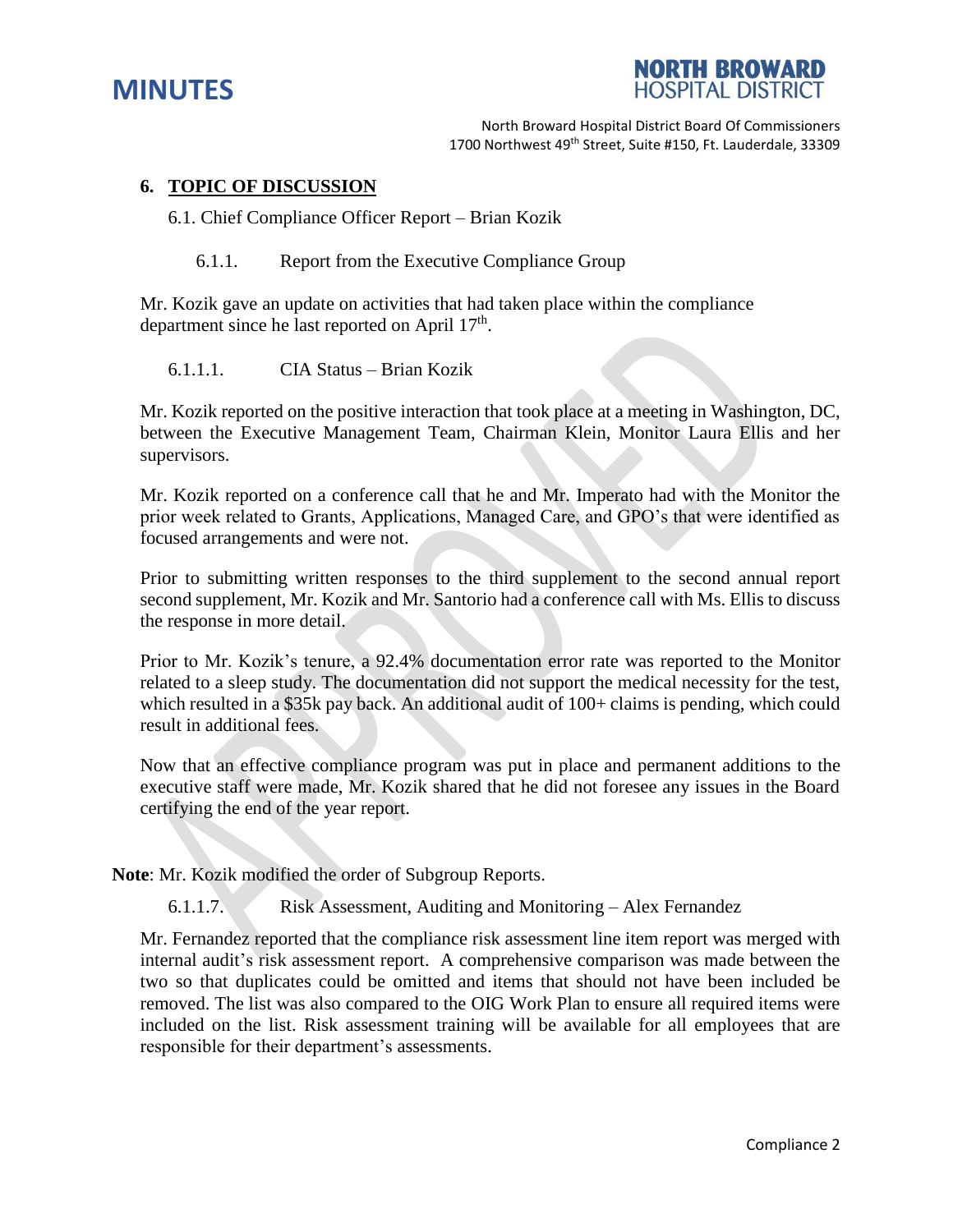



Mr. Goldsmith confirmed that an annual risk assessment report would be provided at the end of every fiscal year. In regards to audit and monitoring, Mr. Fernandez reported that all four hospital completed at least one regional compliance meeting and that the intent was to formalize and standardize the processes system wide.

#### 6.1.1.2. Training – Melanie Hatcher

Ms. Hatcher reported that general compliance and ethics training for year four was launched on May 21<sup>st</sup> and that it was extremely successful. She briefly detailed the categories that were included in the training.

#### 6.1.1.4. Disclosures, COI, HIPAA – Ana Calderon

Dr. Calderon reported on open disclosures that were over 30 days, which totaled to 178. In reviewing disclosure trends, HIPAA remained in the lead at 33% and HR at 16%. There was a focus on conflict of interest disclosures, as it was identified as having bottlenecks in its processes. In an effort to make compliance less intimidating, Ms. Hatcher and the marketing department were working together to rebrand and possibly rename the department.

#### 6.1.1.3. Sanction Screening – Lee Ghezzi

Mr. Ghezzi reported that all sanction screening loop holes that were identified, had been closed. He further reported that the IT department continued to work on automating the system to eliminate the paper process.

# 6.1.1.5. IRO Plan of Correction – Beth Cherry

Ms. Cherry reported that the focused arrangement policy had been completed and was pending approval from the Executive Workgroup. Once approved, five items on the IRO Plan of Correction would be checked off as completed. It was decided that ongoing items that were being managed successfully would also be checked off as completed. An item listed by the former IRO was inaccurately reported to the Monitor and was being addressed. Ms. Cherry further reported that 37% of items on the plan of correction were completed, and that the remaining 63% were already in process and being heavily monitored.

# 6.1.1.6. Policies/Code of Conduct – Denise Moore

Ms. Moore reported that as a result of the Code of Conduct being approved and completed the subcommittee's focus transitioned to policies. She further reported that compliance policies were reduced from 50 to 27. The conflict of interest and gift policies would be brought to the Board the following month.